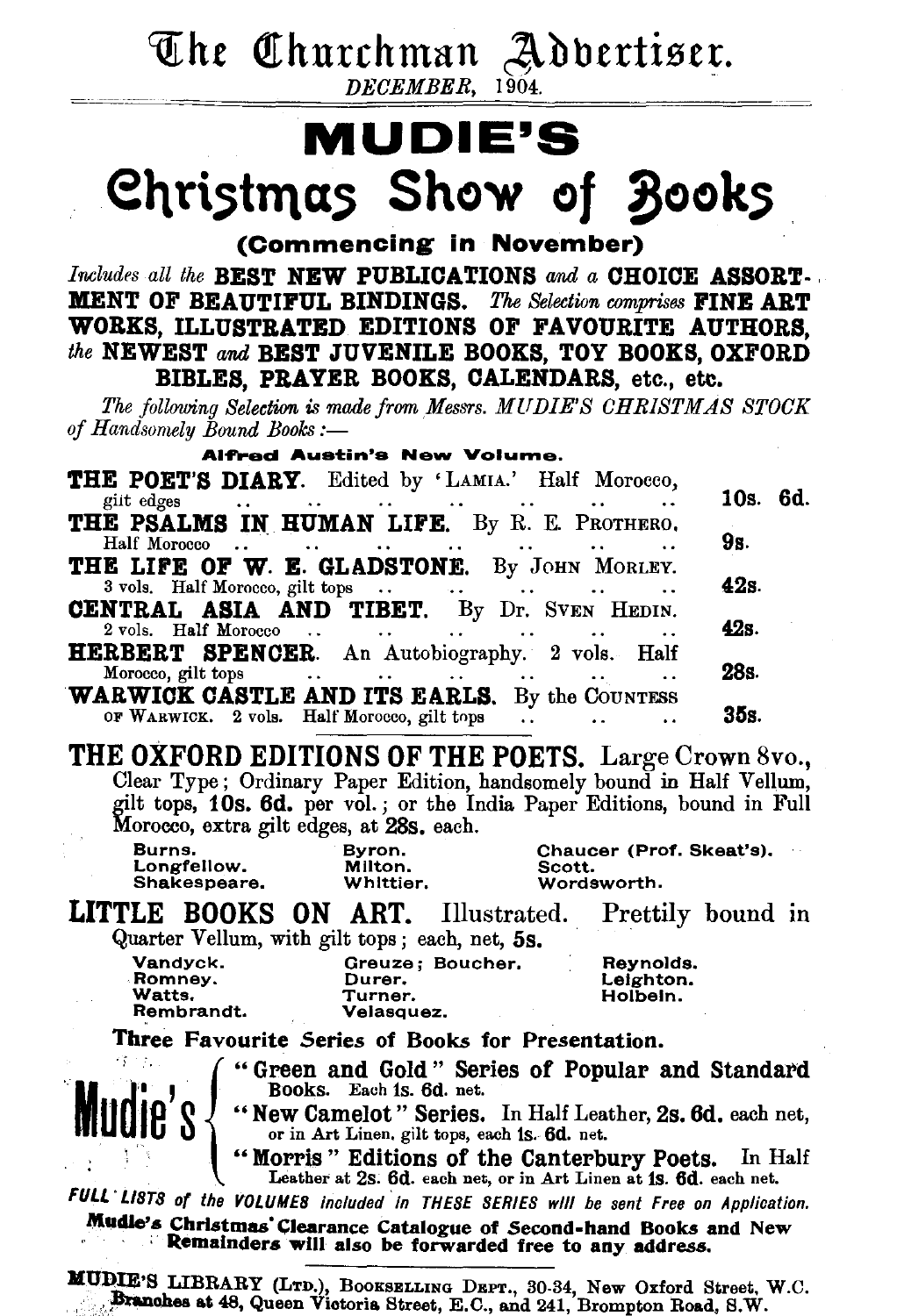# THE BEST MAOAZINES FOR THE HOME. Sunday Magazine.

 $(6d.)$  NEW VOLUME begins NOVEMBER, 1904,  $(6d.)$ 

Containing the first instalment of a New Serial, "The Secret of the Turret," by ETHEL F. HEDDLE, and Complete Stories by H.M. THE QUEEN OF ROUMANIA and RICHARD WHITEING.

The NOVEMBER Issue, Now Ready, also begins a NEW vOLUME of

Good Words.

With a powerful New Serial Story by JOHN OxENHAM entitled " Profit and Loss."

 $(6d.)$  On Sale at all Bookstalls and Booksellers'.  $(6d.)$ 

Do not miss the Extra Christmas Number of

"•  $\%$ 

## GOOD WORDS. Price 6d.

Published November 25.

"OUR LADY OF THE RANCHE": A complete and charming Story by EvA FETHERSTONHAUGH. Illustrated by T. PEDDIE.

### Or the Extra Christmas Number of

## THE SUNDAY MAGAZINE.

Price 6d. Also Published November 25.

*"THE MASTER PREACHER."* By JOHN CLEVI£LAND. A romance founded on the life and labours of JOHN WESLEY. Illustrated by GRENVILLE MANTON. Beautifully printed, with covers in two colours.

CHRISTMAS *P.* NNUALS FOR THE MILLION. To Insure Copies order at once of any Bookstall or Bookseller.

ISBISTER & COMPANY, 15 & 16, TaYistock Street, London, W.O.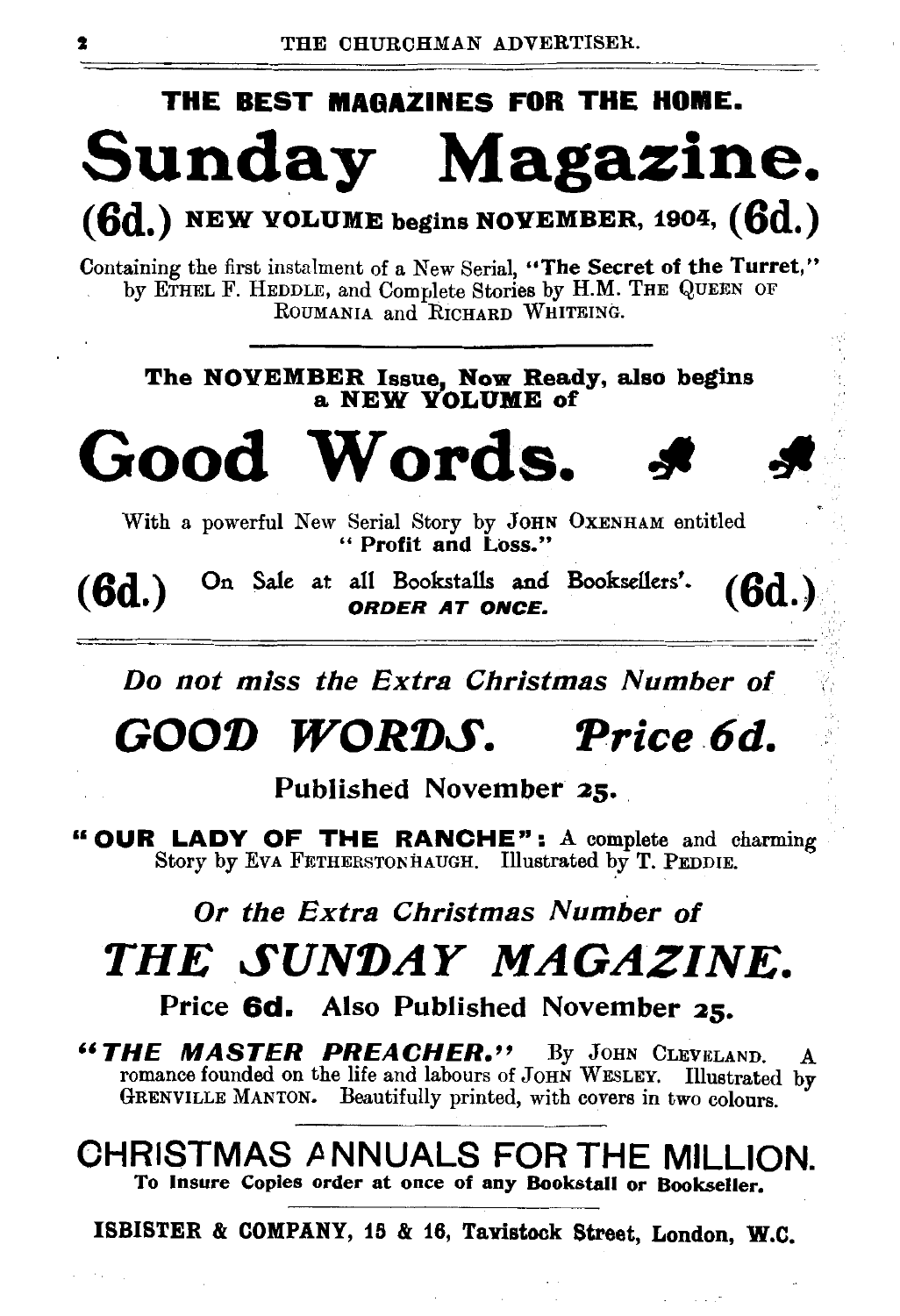## OXFORD UNIVERSITY PRESS.

## NEW OXFORD EDITIONS ofthe HOLY BIBLE. Authorized Version.

*Printed on ordinary or on Oxford India Paper. Pearl 32 mo., Clarendon (heavy-faced) Type.* 

**THE TEXT BIBLE** contains 1018 pages, measures  $5\frac{1}{8}$  by  $3\frac{3}{8}$  by  $\frac{7}{8}$  inches on ordinary paper. The use of Oxford India paper reduces the thickness to  $\frac{1}{2}$  an inch. Prices from ls. net to 4s. on ordinary paper, and from 3s. 6d. on Oxford India paper.

THE REFERENCE BIBLE contains 1018 pages, measures  $5\frac{1}{8}$  by  $3\frac{3}{4}$ by  $\frac{7}{4}$  inches on ordinary paper. The use of Oxford India paper reduces the thickness to  $\frac{1}{2}$  an inch. Prices from 1s. 3d. net to 7s. 6d. on ordinary paper, and from 4s. 6d. on Oxford India Paper. Or with the Ox Guardian.--"Type of exquisite clearness.... Both copies, especially in the better bindings, would make admirable Christmas presents."

THE BOOK OF COMMON PRAYER. FOR THE READING DESK. Set in large Fell type throughout, and printed in red and black, with Ornamental Initials, on Oxford India Paper, leather, from lOs. net.

**THE BOOK OF COMMON PRAYER.** Small pica, 24 mo. (size  $5\frac{7}{6}$  by  $3\frac{1}{2}$  by § inches). Printed in large type throughout, red and black, with speciallydesigned initials. On Oxford India paper, from 6s., with Hymns Ancient and Modern, from 11s.

THE NEW EDITION OF HYMNS ANCIENT & MODERN can now be had bound up with the Book of Common Prayer in a variety of styles and bindings.

**SETS OF OXFORD CHURCH BOOKS**, uniformly bound, are issued at prices from £4 net to £100 net.

LONDON: HENRY FROWDE, OXFORD UNIVERSITY PRESS WAREHOUSE, AMEN CORNER, E.C.

#### SECOND EDITION.

*In* 32mo. *size, cloth limp, for the pocket,* 2s. *net; also for presentation, in leather binding* 3a. *net, in lambskin* 3s. *6d. net, wnd in Persian calf 4s. 6d. net.* 

# The PEOPLE'S PSALTER:

 $E$  thath  $E$  sook for those who wish to use the Dealms in Church with intelligence and devotion.

#### By *the Rev.* G. H. S. WALPOLE, D.D.

*(Examining Chaplain to the Archbishop of York),* RECTOR OF LAMBETH.

"The scheme is a most useful one, and we cannot think that any who make use of Dr. Walpole's aid will fail to appreciate the use of a Psalter in public worship far more than they have hitherto been able to *do."-Christian Times.* 

. "We think that this little book may be a useful help by suggesting ways in which different Psalms may be applied to present-day difficulties, and to the problems and anxieties with which the Church is always confronted."—Guardian.

ELLIOT STOCK, 62, PATERNOSTER Row, LoNDON, E.C.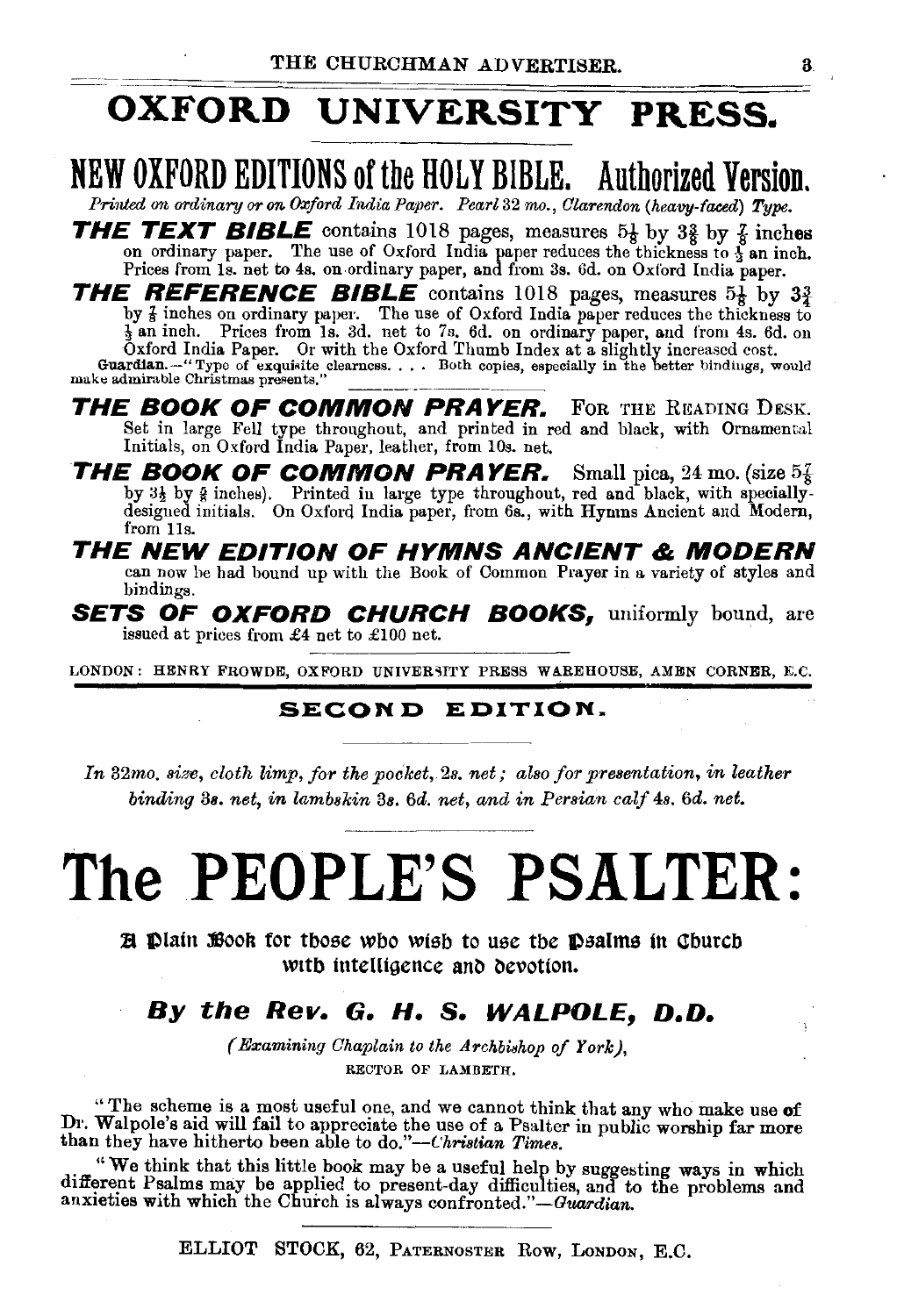## **NEW AND HELPFUL MANUAL FOR THE HOLY COMMUNION.**

*In cloth,* 18. *net; leather,* 2s. *net* ; *lambskin,* 3s. *net* ; *and in Persian calf,* 3s. *6d.* 

# **CoMMUNION** AND **OFFERING**

**BY** 

#### **THE REV. G. H. S. WALPOLE,** D.O.

*(Examining Chaplain to the Archbishop of York),*  RECTOR OF LAMBETH.

THE object of this little book is to help Communicants to an intelligent appreciation of our Communion Office. Whilst it endeavours to supply help for Preparation and Thanksgiving by suitable prayers and hymns, its chief aim is to place those who use it in possession of the meaning of each part of the service. For this purpose the Service is divided into three parts, and each of these into clearly marked divisions. The use of it will, it is hoped, soon show what the main idea of the Service is, and how each part contributes to it. And it is believed that the more closely the structure is considered the more clearly will it anpear that Offering and Communion are the leading characteristics ; not Offering alone, or Communion alone, but both interwoven, the one with the other. The book consists of a kalendar to contain the names of persons and events that we desire to remember at Communion, a short Introduction setting out the meaning and purpose of our Lord's Institution, the Service itself briefly explained step by step, suggestions for Preparation and Thanksgiving, and the leading thoughts of the Collects, Epistles, and Gospels. Primarily designed for the author's own Communicants and Primarily designed for the author's own Communicants and Confirmation Candidates at Lambeth, it is written simply and plainly, and bears in mind the difficulties that beset hurried lives in their preparation for Holy Communion and the necessity of being intensely real where all is so real. That they may be helped to help themselves is its chief object.

The work is issued in a conveniently portable size, being divided into three parts, and arranged systematically under the subordinate subjects.

#### LONDON

ELLIOT STOQK, 62, PATERNOSTER ROW, E.C.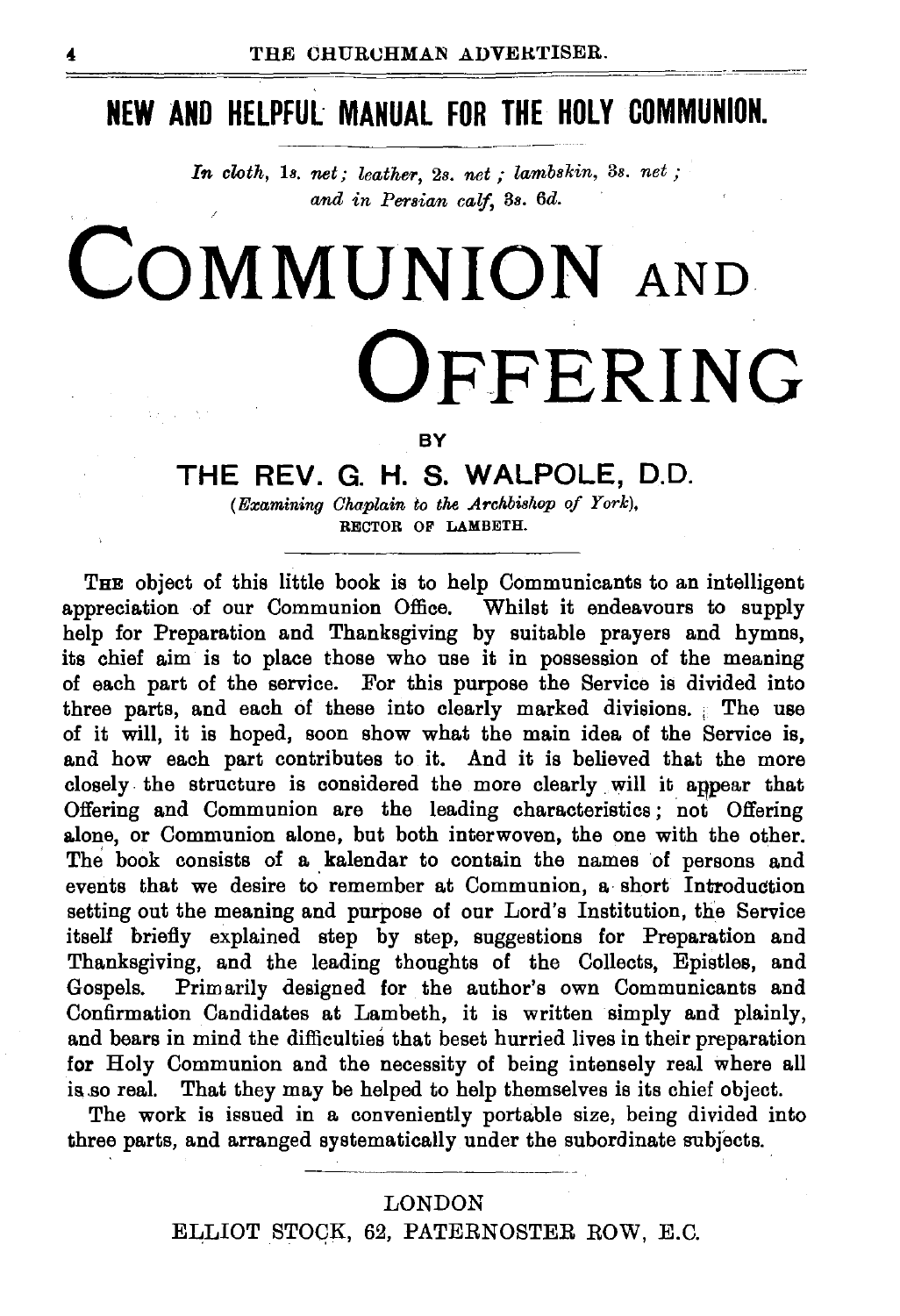## Mr. Sherlock's Publications. FREE ORANTS FOR PARISH LOCALIZATION. I. THE CHURCH ALMANAC.  $\Pi$  the parish helper almanac.

# $\text{I}\text{II}.$  THE CHURCH MONTHLY.  $\left\{ \begin{array}{c} \text{Free Grants will be sent} \ \text{to any Clergyman willing to} \end{array} \right.$

IV. **OLD JONATHAN** : THE DISTRICT  $\mathcal{R}$  demand for these Popular  $\mathbf{I}$  are the position of  $\mathbf{I}$  demand for these Popular  $\mathbf{I}$ **PARISH HELPER.** Periodicals in his Parish.

The TIMES says: "The CHURCH MONTHLY is excellent."

Specimens, Terms, and Full Particulars as to FREE GRANTS of the "CHURCH MONTHLY" will be sent post free to any address on application to  $M_{\rm F}$ . FREDK, SHERLOCK, "CHURCH MONTHLY" Office, 30 and 31, New Bridge Street, Ludgate Circus, London, E.C.

## HODDER & STOUGHTON'S PUBLICATION

*Crown Bvo, cloth,* 7 *s. 6d. net.* 

ST. PAUL'S CONCEPTIONS OF THE LAST THINGS. The Cunningham Lectures for 1904. By the Rev. H. A. A. KENNEDY, M.A., D.Sc.

"Dr. Kenn dy has produced a striking and impressive work which is no less a contribution to Christian thought than to New Testament learning."—*British Weekly*.

*Crown Bvo, cloth, 6s.* 

**THE LETTERS OF JOHN HUS.** Translated with Introductory and Explanatory Notes by HERBERT B. WORKMAN, M.A., Principal of Westminster<br>Training College, and R. MARTIN POPE, M.A.

"The present version bears every evidence of having been made with a scholarly care worthy of its subject;<br>the letters are accompanied by a learned and instructive running commentary."-Scotsman.

! *Crown Bvo, cloth, 58.* 

STUDIES IN THE RELIGION OF ISRAEL. The Donnellan Lectutes for 1903. By the Rev. L. A. PooLER, B.D., Canon of St. Patrick's Cathedral,

Dublin.

"We have seldom been so favourably impressed by a critical study of Old Testament history and theology as we have been by these *lectures."-Spectator*.

Second *Edition. With fllustrations. Crown Bvo, cloth, 6s.* 

**CHRISTIAN FAITH IN AN AGE OF SCIENCE.** By WILLIAM NORTH RICE, PH.D., LL.D., Professor of Geology in Wesleyan University.

NORTH RICE, PH.D., LL.D., Professor of Geology in Wesleyan University.<br>"A powerful work, notable alike for its erudition and its breadth of view. It is the outcome of many<br>years' study of the relations between science and

HODDER & STOUGHTON, 27 PATERNOSTER. ROW LONDON.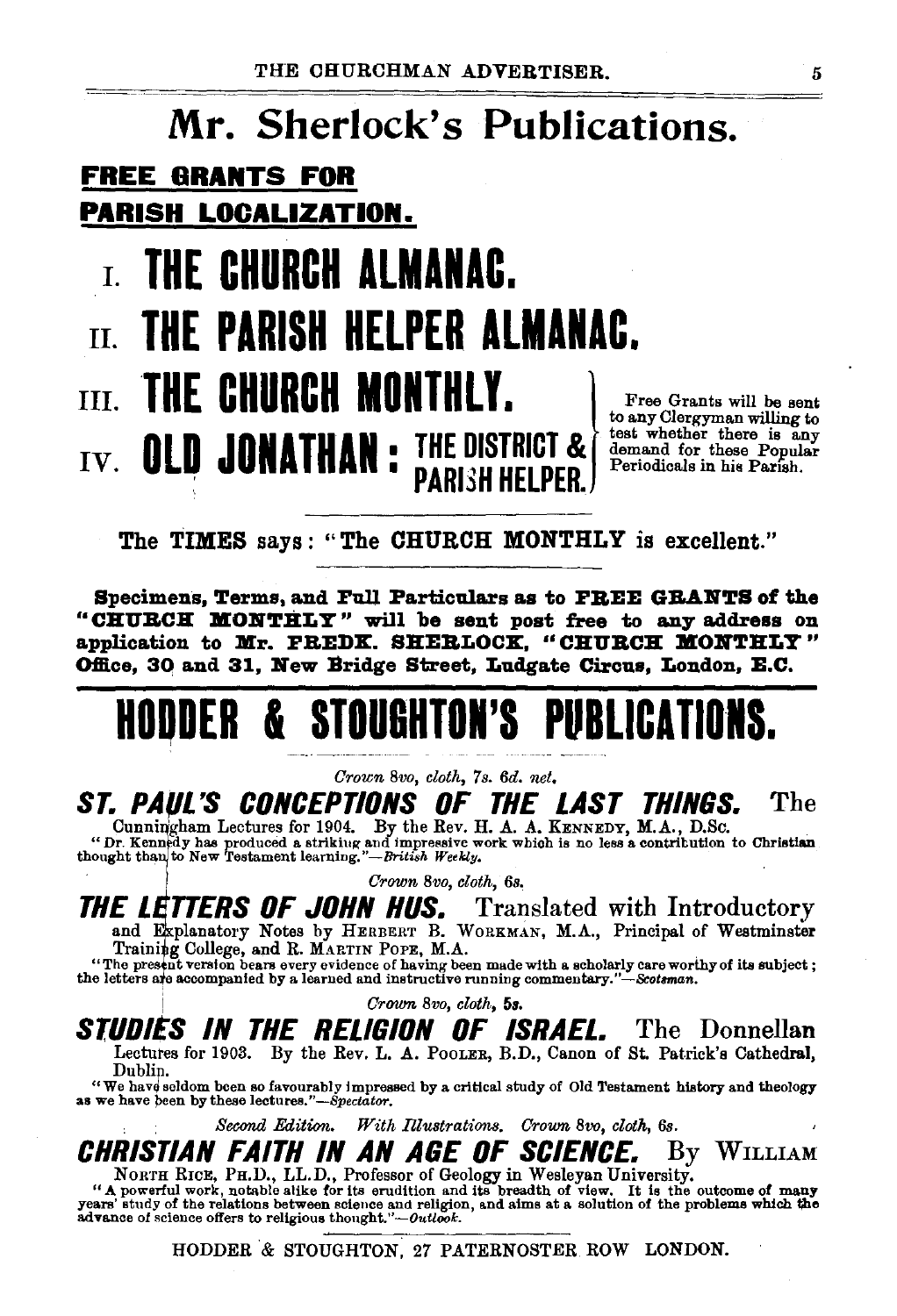# **ELLIOT STOCK'S NEW BOOKS.**

In crown Svo., cloth, gilt lettered, price 5s.

## **A SOUL'S EMANCIPATION.**

. By F. F. GRANDJON,

Pastor of the Reformed Church at Puys S. Martin, Author of a Treatise on "The Marriage of Priests in the Western Church." Translated into English by R. C. FAITHFULL.

In crown 8vo., cloth, gilt lettered, price 4s. 6d. net.

## **SOME DIFFICULTIES IN THE LIFE OF OUR LORD.**

By the REV. GEORGE S. COCKIN, M.A., Assistant Curate of S. John's, Altrincham.'

In crown 8vo., cloth, price 6s.

## **CHURCH PRINCIPLES;**

#### Or, The Scriptural Teaching of the British Churches.

By JOHN COMPER,

Late Rector of S. Margaret's, Aberdeen, and for Fifty-one Years Priest of the Scottish Church.<br>With a Preface by RICHARD MEUX BENSON, M.A., S S.J.E., Student of Christ Church, Oxford. And a Memoir by JAMES WISEMAN, M.A., Rector of Bucksburn, and Synod Clerk of the Diocese of Aberdeen and Orkney.

#### AN INTERESTING REPRINT FROM DR. JOHNSON.

In crown 8vo., appropriately bound, price 6s. net.

## **PRAYERS AND MEDITATIONS OF DR. SAMUEL JOHNSON.**

A New Edition, with Notes, and an Introduction by the Rev. HINCHCLIFFE HIGGINS, and a Preface by AUGUSTINE BIRRELL, K.C., Author of "Obiter Dicta."

Also some opinions of DR. JOHNSON on THE CHRISTIAN RELIGION.

ELLIOT STOCK, 62, PATERNOSTER ROW, LONDON, E.C.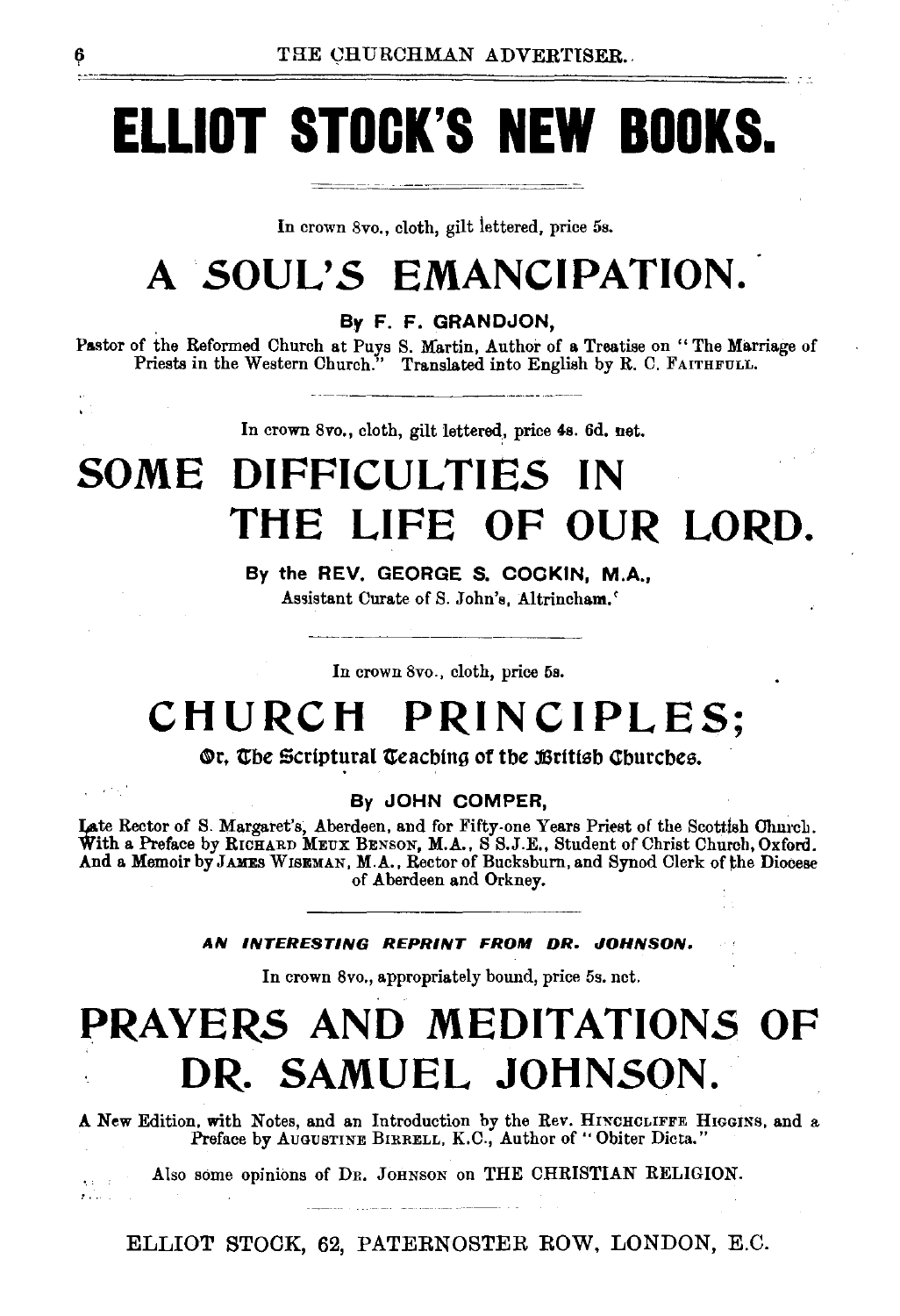## **SEELEY & CO.'S NEW BOOKS.**

 $*_{*}$  An Illustrated Miniature Catalogue will be sent on Application.

- **Pictures in the Tate Gallery.** By C. GASQUOINE HARTLEY. With 20 Collotype Plates. Demy 4to., 12s. 6d. net. Also an Edition de Luxe on Dutch hand-made paper, with
	-
	- extra Plate, limited to 100 Copies, buckram, 25s. net.<br>"Singularly readable and intelligent."—Liverpool Courier.<br>"The pictures are beautifully reproduced."—Daily News.

MISS MARSHALL'S NEW BOOK.

- The Queen's Knight-Errant. A Story of the Days of Sir Walter Ralegh. By BEATRICE MARSHALL. With 8 Illustrations by T. Hamilton Crawford, R.S.W. Extra crown 8vo., 5s.
- **Diana Polwarth, Royalist.** A Story of the Life of a Girl in the Days of the Commonwealth. By Miss J. F. M. CARTER. With 8 Illustrations by T. Hamilton Crawford, R.S.W., and C. V. Harcourt. Extra crown 8vo., 5s.<br>"A strikin

The Crusaders. A Story of the War for the Holy Sepulchre. By the Rev. A. J. CHURCH. With 8 Illustrations in colour. Crown 8vo., 5s.

"Among the writers of historical Christmas books, no one is more scholarly or more accurate than the Rev. A. J. Church."-Times.

**The Romance of Modern Exploration.** By ARCHIBALD WILLIAMS, F.R.G.S., With 26 Illustrations. Crown 8vo., 5s.

"The prettily bound 'Romance of Modern Exploration' is as good as its cover. Every word of it will be read."--Da.iy News.

- **The Romance of the Animal World.** By EDMUND SELOUS. With 16 Illustrations by Lancelot Speed, S. T. Dadd, and others. Crown 8vo. 5s.
	- " A fascinating volume."-Outlook.
- **The Miniature Library of Cevotion.** Little volumes of short extracts from the Christian Fathers. With decorative Title-pages and Photogravure frontispieces. 32 mo., cloth extra, 1s. net each; leather, 1s. 6d. net each. Al case, 4s. 6d. net each set: -- St. Augustine; St. Chrysostom; Bishop Jeremy Taylor.

LONDON: SEELEY & CO., LIMITED, 38, GREAT RUSSELL STREET.

In crown 8vo., appropriately bound, with an allegorical frontispiece, price 3s. 6d.

## INTROSPECTIVE ESSAYS.

By GRACE A. MURRAY.

**Extract from Preface.** These little essays contain a mingling of idealism and pessimism, of faith and unfaith; but in the latter case there is no mocking spirit. For hypocrisy, under the guise of religion, so often the means of warping and embittering sensitive natures, only contempt is possible; but for the sincere beliefs of all religions, the deepest respect should be shown. There would be less strife and more charity could Christian people but see that the spirit of Christianity does not consist in dogma alone, and that the feelings of others on the great subject of religion may be as sacred and as worthy as their own.

In royal 16mo., bound in parchment, price 1s. 6d.

## ANGELS.

#### By AGNES CECIL FISHER.

Author of "A Short and Simple Life of St. Paul," "Simple Instructions on the Prayer-Book," etc.

Extract from Preface. Having found in my dealing with children, and even with those of maturer age, how little is known about the H-avenly Host, I have endeavoured in a short and simple booklet, Angels, to show how closely they are connected with our daily lives, and that they are ever at our side to help us at all times.

Should my small effort enable others to realize this thought, and to find comfort in it, I shall be truly thankful, and hope it may be found both instructive and helpful.

ELLIOT STOCK, 62, PATERNOSTER ROW, LONDON, E.C.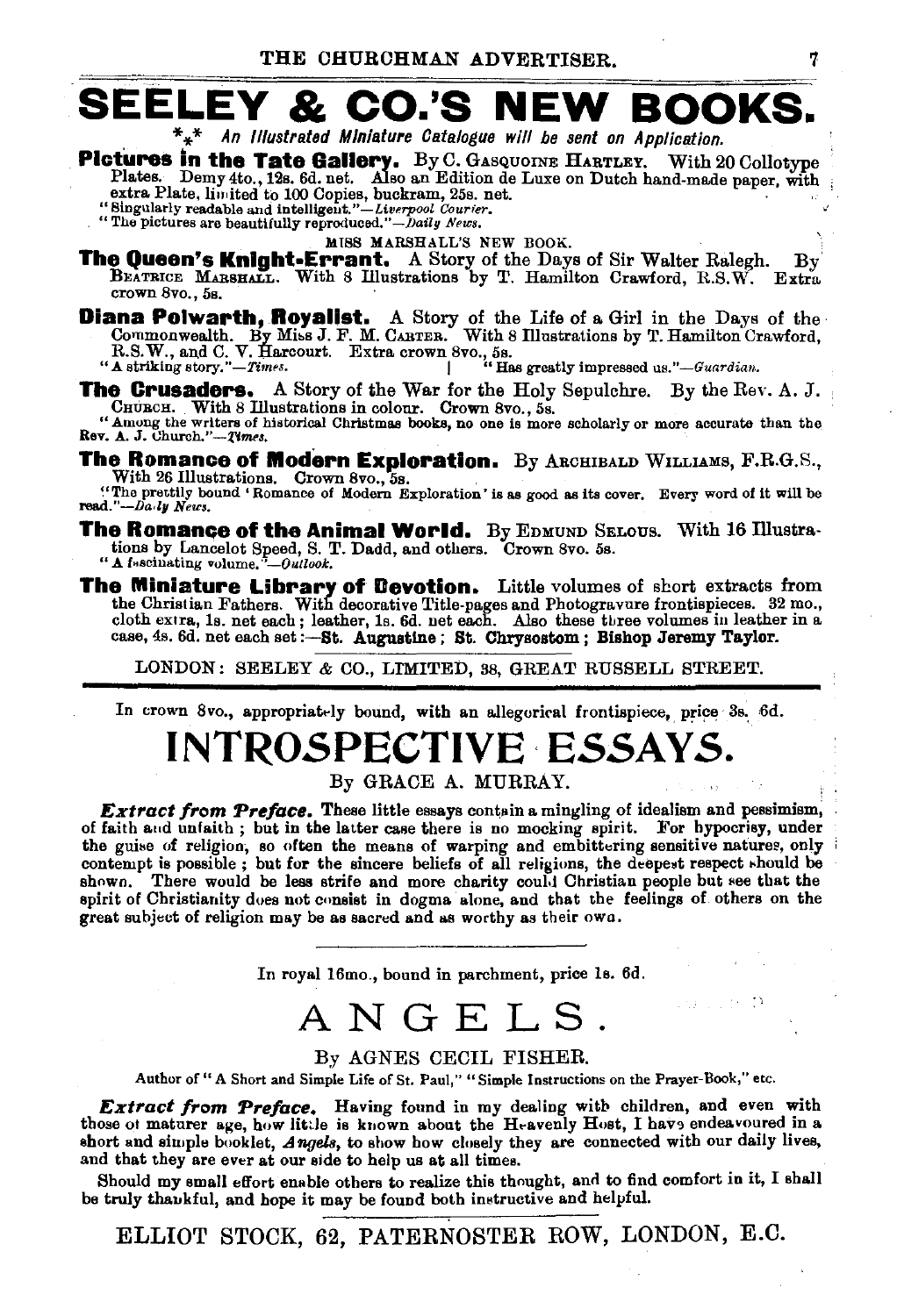8 THE CHURCHMAN ADVERTISER.

ONE PENNY. ∙ERF<br>●<br>■ ⊿

D<u>OUBLE NUMBER</u>. 1904.

# Record Christmas Number.

HE NEWS

THIS LARGE DOUBLE NUMBER, *containing an argosy of Tales and Sketches, will be published on December 9th.*  Price as usual, **ONE PENNY.** 

## CHIEF CONTENTS.

THE DREAM OF THE FIR TREES. Illustrated. A Christmas Tale by M. s. WITHERS.

STEAMSHIP SLAVES. Illustrated. A Sketch by F. T. BULLEN, F.R.G.S. BY THE NIGHT EXPRESS. Illustrated. A Complete Tale by CARRUTHERS RAY.

SOME FAMOUS HYMNS. Illustrated. By R. C. HAMILTON.

THE BEGINNINGS OF SPEECH. By the Rev. A. N. CooPER, B.A. THE ROBIN: THE CHRISTMAS BIRD. By F. A. FULCHER.

WHEN CHRISTMAS COMES. A Causerie by H. S. B.

THE CHRISTMAS CRIER. Reviews of Christmas Books.

THE CHRISTMAS BOX: IS IT BAKSHEESH? By RETRO. IVY IN HOUSE DECORATION.

CAN WE OWN A COTTAGE IN THE COUNTRY? By Mrs. ORMAN CoOPER.

A POEM. By the Rev. F. W. ORDE WARD, B.A.

#### WITH MANY CHRISTMAS ILLUSTRATIONS. PRINTED ON FINE PAPER.

#### LONDON:

"Home Words" Office, 11, Ludgate Square, E.C.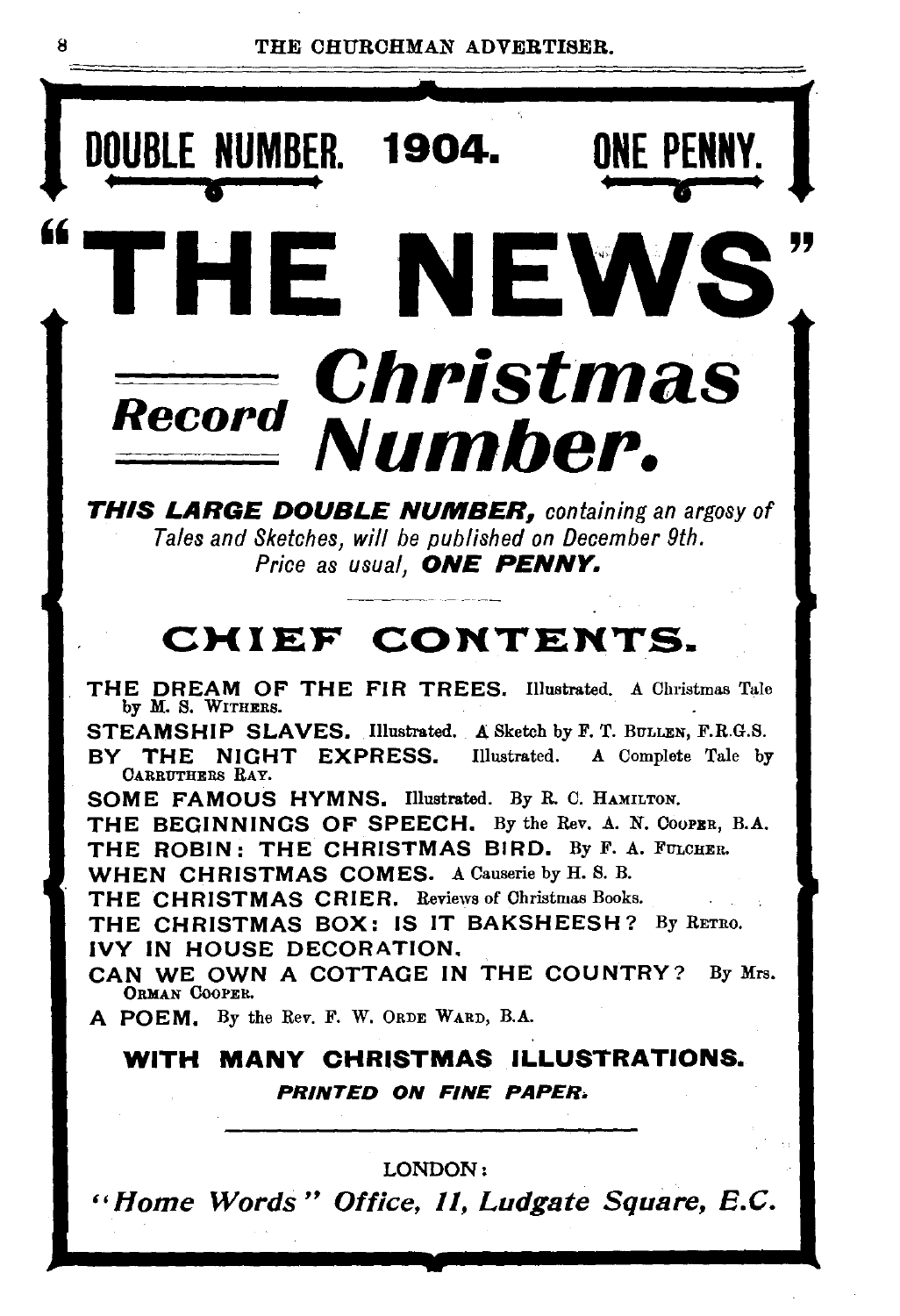# The *Mational* Protestant Church Union.

To Maintain the Principles of the Reformation as set torth in the Prayer Book and Articles of the Church of England.

President-W. D. CRUDDAS, Esq. Chairman-The Rev. Prebendary WEBB-PEPLOE, M.A. Treasurer-T. F. VICTOR BUXTON, Esq. Secretary-Sir C. ROBERT LIGHTON, Bart.

The Mational Protestant Church Union witnesses for-

- 1. The supremacy and sufficiency of the Holy Scriptures as the Word of God.
- 2. The sole and sufficient efficacy of the sacrifice of the Lord Jesus Christ upon the Cross.
- 3. The justification of man by faith only in the Lord Jesus Christ.
- 4. The right of every believer to direct and unimpeded access to God, through Christ.
- 5. The freedom and sovereignty of the work of the Holy Spirit in sanctification.

**WILL YOU HELP THIS IMPORTANT WORK?** 

For List of Publications, Terms of Membership, etc., apply to the Secretary, N.P.C.U. 324. REGENT STREET. LONDON. W.

#### **LIBERATOR** H. RELII

Datron: H.R.H. PRINCE CHRISTIAN.

£10,000 required to Relieve New and Urgent Cases.

HUNDREDS of aged and afflicted victims, so cruelly robbed of their life-savings by the great Liberator Fraud, just as they were hoping to enjoy the fruit of their<br>industry and thrift. Many of them are members of the Church of England. Cheques and P.O.'s should be sent to the Secretary, Rev. J. STOCKWELL WATTS, 16, Farringdon Street, E.C.

### THE MISSIONS TO SEAMEN.

Patron: HIS MAJESTY THE KING.



**Vice-Patrons:** H.R.H. THE PRINCE OF WALES, K.G.

THE FOUR ARCHBISHOPS, THE BISHOPS, etc.

Labours afloat and ashore, at home and abroad, among seamen of all classes and nations, fishermen, bargemen, and emigrants.<br>Seventy six harbours

are occupied. Income in 1903. £49,701. Increased Contributions and Cofferbories, urgently needed, should be forwarded to the Secretary. Commander W. Dawson. R.N. 11, Buckingham St., Strand, London W.C.

#### **OPERATIVE JEWISH CONVERTS' INSTITUTION**

(In connection with the Church of England.)

President: J. K. D. WINGFIELD-DIGBY, Esq., M.P.

**OBJECT.**--To assist young Christian Jews in distress by enabling them to help themselves. They are received for three years, provided for entirely, and taught trades.

SUPPORT.--Ordersfor Printing and Book binding<br>are very helpful, but subscriptions and donations are are very negroup, and will be most thankfully received by<br>also needed, and will be most thankfully received by<br>the Principal, the Rev. H. O. ALLEROOK, Palestine<br>House, Bodney Road, Hackney, N.E.; or by the<br>Hon. Treasurer, Ramsgate.

Bankers-Messrs. BARCLAY & COMPANY, Ltd., 54, Lombard Street, E.C.

 $\mathbf Q$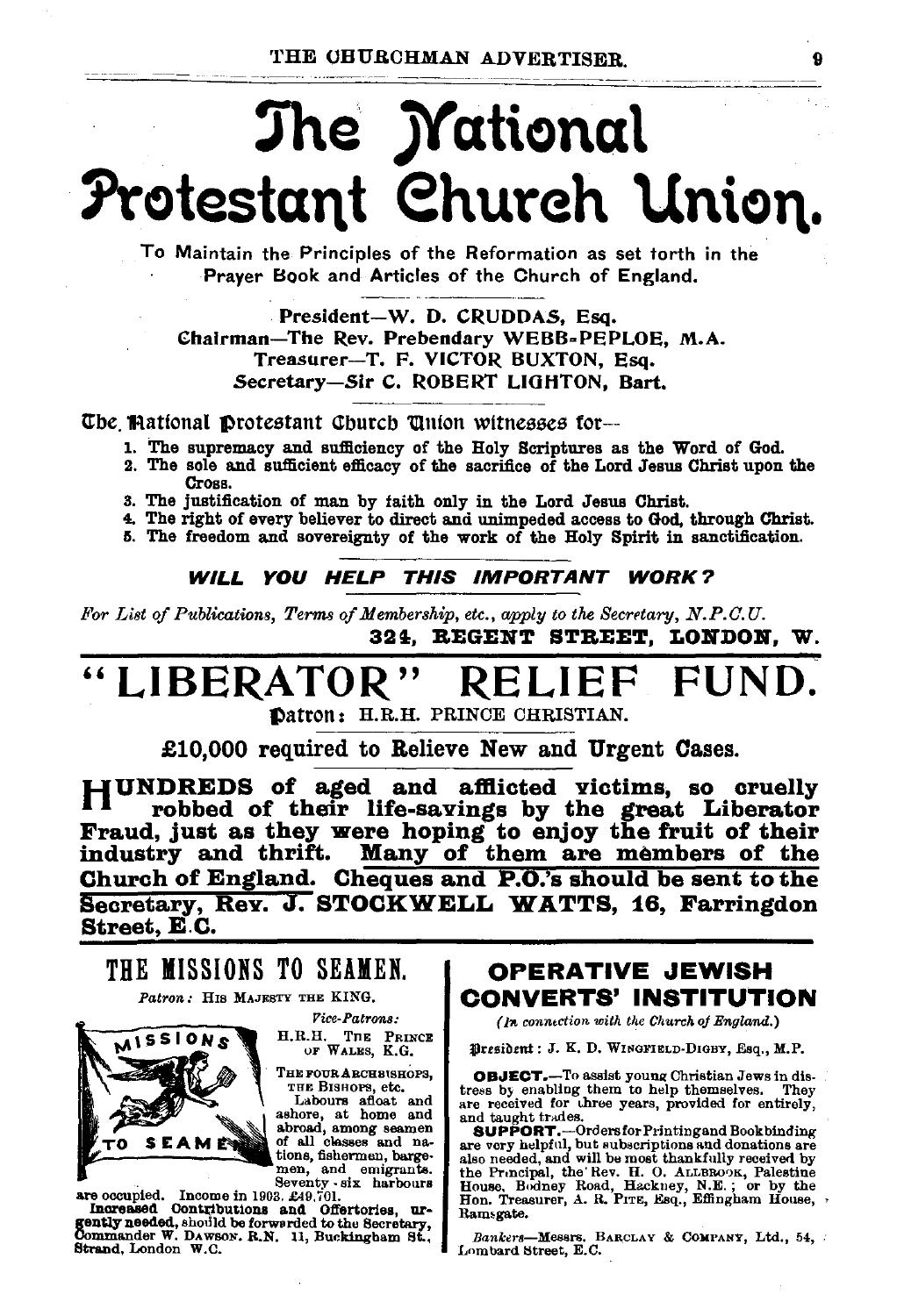## **Church of England Zenana Missionary Society.**

SIR W. MACKWORTH YOUNG, K.C.S.I.

H.R.H. THE DUCHESS OF CONNAUGHT.

OBJECT:-To make known the Gospel of Christ to the Women of India<br>and other Heathen and Mohammedan Countries.

The Society has at present 65 Stations, and employs 202 Missionaries in Home Connection, and over 900 Bible-Women and Teachers.

It has 14 fully equipped Hospitals and numerous<br>Dispensaries, where over 300,000 cases were treated last year.

The Magazines of the Society, "INDIA'S WOMEN AND CHINA'S DAUGHTERS," published monthly (price ld.).<br>"DAYBREAK," Quarterly (price ld.); "HOMES OF THE EAST," Quarterly (price 4d.).

**Donations and Subscriptions are Much Needed.** 

HON. TREASURER-COI. ROBT. WI LIAMS, M.P. CLERICAL SECRETARY-Rev. G. TONGE, M.A.<br>LAY SECREIARY-Mr. H. L. hEBBERT. CENTRAL ASSOCIALION SECRETARY-MISS MULVANY.

OFFICE-27, Chancery Lane, LONDON, W.C.

#### ORKI **SCHOOL.** 1758. FOUNDED

#### 500 **FATHERLESS CHILDREN ARE EDUCATED.** *MAINTAINED AND*

Senior School-MAITLAND PARK. N.W. Junior School-HORNSEY RISE, N. Conbalescent Home-HAROLD ROAD, MARGATE.

Patrons: His Majesty THE KING, Her Majesty QUEEN ALEXANDRA, T.R.H. the PRINCE & PRINCESS OF WALES.

Treasurer-Sir HORACE BROOKS MARSHALL, M.A., LL.D., J.P.

#### NEW ANNUAL SUBSCRIPTIONS & DONATIONS ARE URCENTLY NEEDED So that the work of the charity may be fully maintained.

Two Votes are allowed at each Election for every Guinea subscribed.

SECRETARY: ALEXANDER GRANT. OFFICES: 73. CHEAPSIDE. E.C. BANKERS: LONDON JOINT STOCK, PRINCES STREET, E.C.

#### AN EARNEST APPEAL **HAMPTON'S MISSION FOR THE BLIND**

Westminster Bridge Road, London, S.E. (FOUNDED 1870.)

Batron: The Right Hon. LORD LLANGATTOCK. BANKERS: LOND N AND SOUTH WESTERN BANK, LIMITED, SOUTHWARK, S.E.<br>An Unsectarian Mission and Relief Work carried

on for thriv-lour years amongst the destitute<br> **ELIND POOR** of London.<br> **UNENDOWED AND IN GREAT NEED.**<br> **THE SILTED TO AND IN GREAT NEED.**<br>
THE SILTED TO AND IN GREAT NEED.<br>
THE SILTED TO A COMPANY PORT OF THE SILTED OF TH allied with Blindness. Is not this a double calamity?

contributions gratefully received by<br>R. K. CAUSTON, EsQ., M.P., President and Chairman.<br>F. L. BEVAN, EsQ., Hon. Treasurer of the Mission.

## PAROCHIAL MISSIONS TO THE JEWS AT HOME AND ABROAD.

President-THE DEAN OF WORCESTER. Hon. Secs.-CANON SIR JAMES E. PHILIPPS, Bart. ARCHDEACON SUTTON. Org. Sec.-REV. W. O. E. OESTERLEY.

Work in London, Liverpool, Manchester, Leeds, Bombay.

Applications for Grants have constantly to be refused owing to want of Funds.

Office: 39, VICTORIA STREET, LONDON, S.W.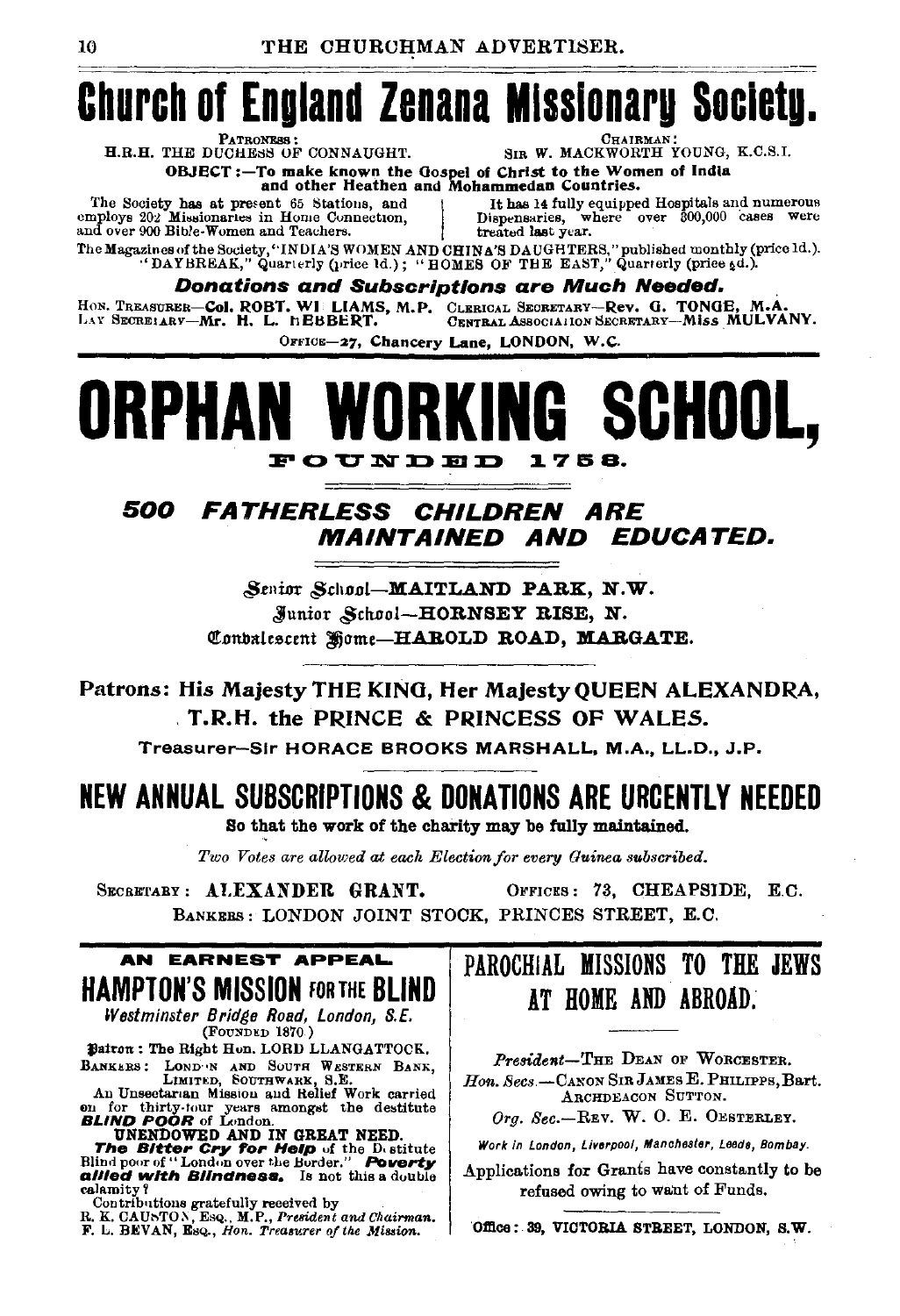

### **HE RISE and GROWTH of the** Protestant Alliance Magazine.

Being an abridged reprint of the Jubilee Issue (with a Series of Illustrations) explaining the Basis, Principles, and Work of the Protestant Alliance. PRICE ONE PENNY.

PROTESTANT ALLIANCE.

Offices: 430, STRAND, LONDON. Opposite Charing Cross Hospital.

## ST. MICHAEL'S COLLEGE.

Near TENBURY, WORCESTERSHIRE.

ROYS thoroughly prepared for Public Schools. Most healthy situation; large playing fields. and Fives Courts; separate cubicles. Head master, RRV. W. A. RENWICK, M.A., late Scholar of Hertford College, Oxford.

APPLY: REV. THE WARDEN.